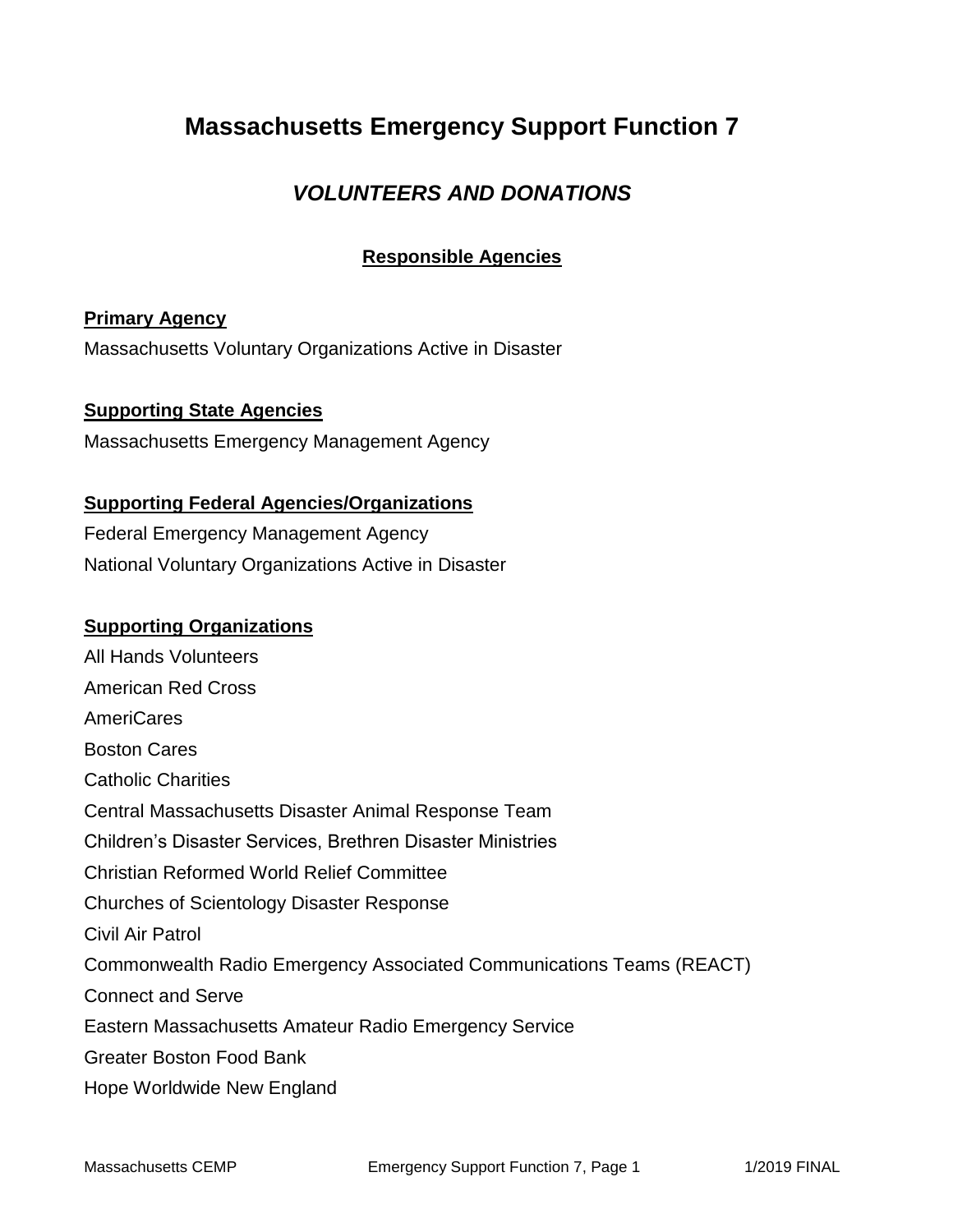Islamic Circle of North America (ICNA) Relief USA International Fund for Animal Welfare Lutheran Social Services of New England, Lutheran Disaster Response Mennonite Disaster Services New England Adventists North American Mission Board Salvation Army Southern Baptist Convention of New England Team Rubicon Tzu Chi Foundation United Church of Christ, Massachusetts Conference, Disaster Response Ministry United Methodist Church, New England Conference, Disaster Response United Way/ Massachusetts 2-1-1 Western Massachusetts Amateur Radio Emergency Service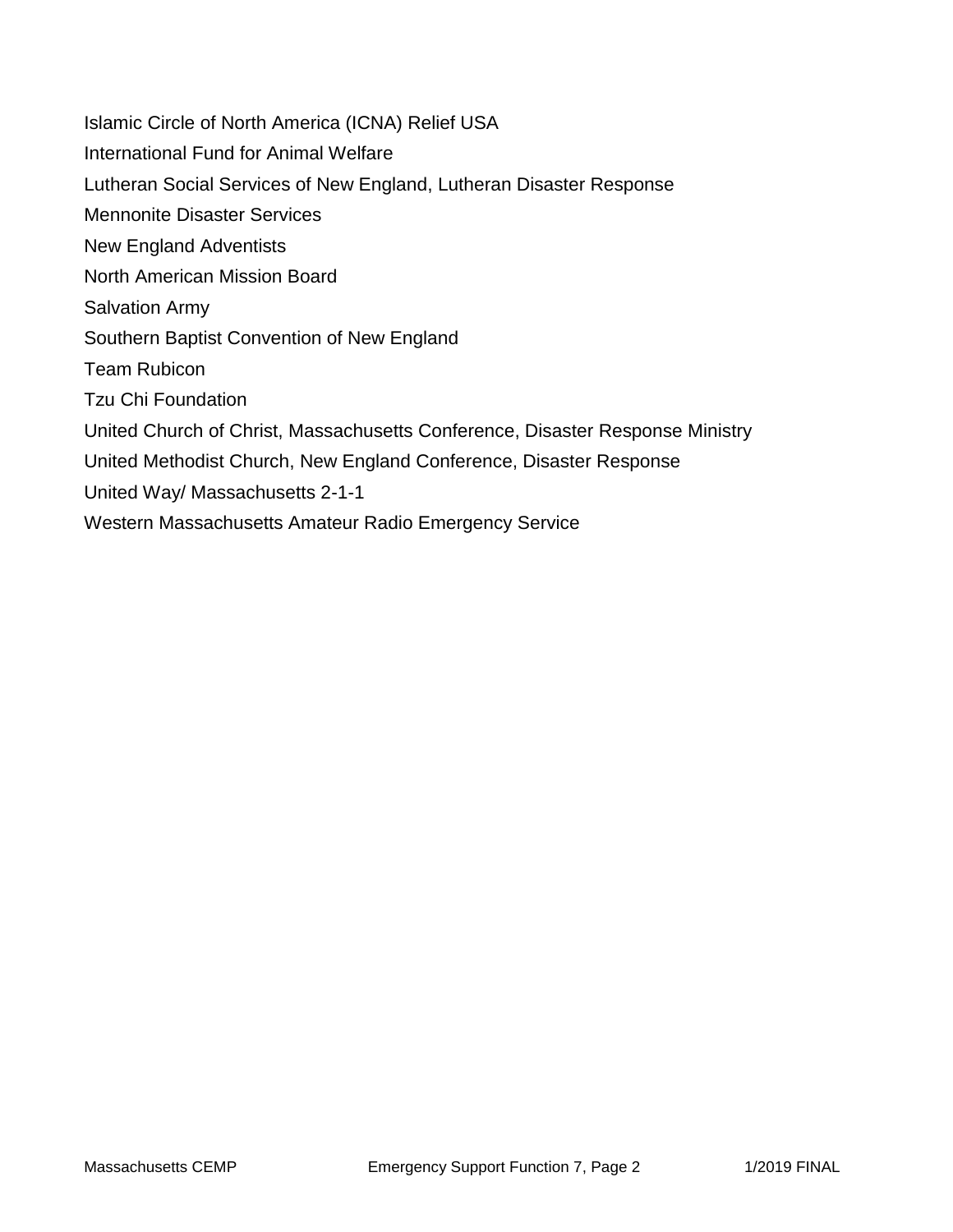# **1.0. INTRODUCTION**

### **1.1. Purpose**

The Massachusetts Emergency Support Function 7 (MAESF-7) *Volunteers and Donations*, provides guidance on the coordination process used by the state to ensure the most efficient and effective utilization of donated goods, materials, services, personnel, and monetary resources to support local communities in the event of an emergency or disaster requiring state level support .

## **1.2. Scope**

This annex is applicable to agencies and departments within the Commonwealth, as well as affiliated MAESF-7 partners, with a role in supporting MAESF-7 related activities in support of a disaster. The state looks principally to the Massachusetts Voluntary Organizations Active in Disaster (MAVOAD) as an established organization with the capability to coordinate with partner organizations and other agencies to fulfill requests through standardized Resource Request Process as defined in the MA CEMP for donated goods and voluntary services in local communities that have been affected by an emergency/disaster.

## **1.3. Policies**

- This annex supports and does not supplant local, state, or federal plans or policies.
- Massachusetts Emergency Management Agency (MEMA) has overall responsibility for coordination of state level support efforts. State assistance will be prioritized in the following manner:
	- 1. Life Safety, including evacuation support of individuals from at-risk areas.
	- 2. Restoration of critical infrastructure to support emergency response efforts, including power restoration.
	- 3. Environmental and Resource Protection
- MAVOAD will coordinate with MEMA to direct the activities of MAESF-7 *Volunteers and Donations*.
- This annex does not supersede the plans, policies, or procedures of voluntary organizations, nor does it affect offers of donations and/or volunteer assistance directed to specific voluntary organizations. Further, MEMA does not possess any authority over voluntary organization partners.
- The resources available to MAESF-7 will be used to assist local communities with unmet goods and service needs as requested to the state.
- MAVOAD, and partner organizations will coordinate with MEMA to maintain this annex.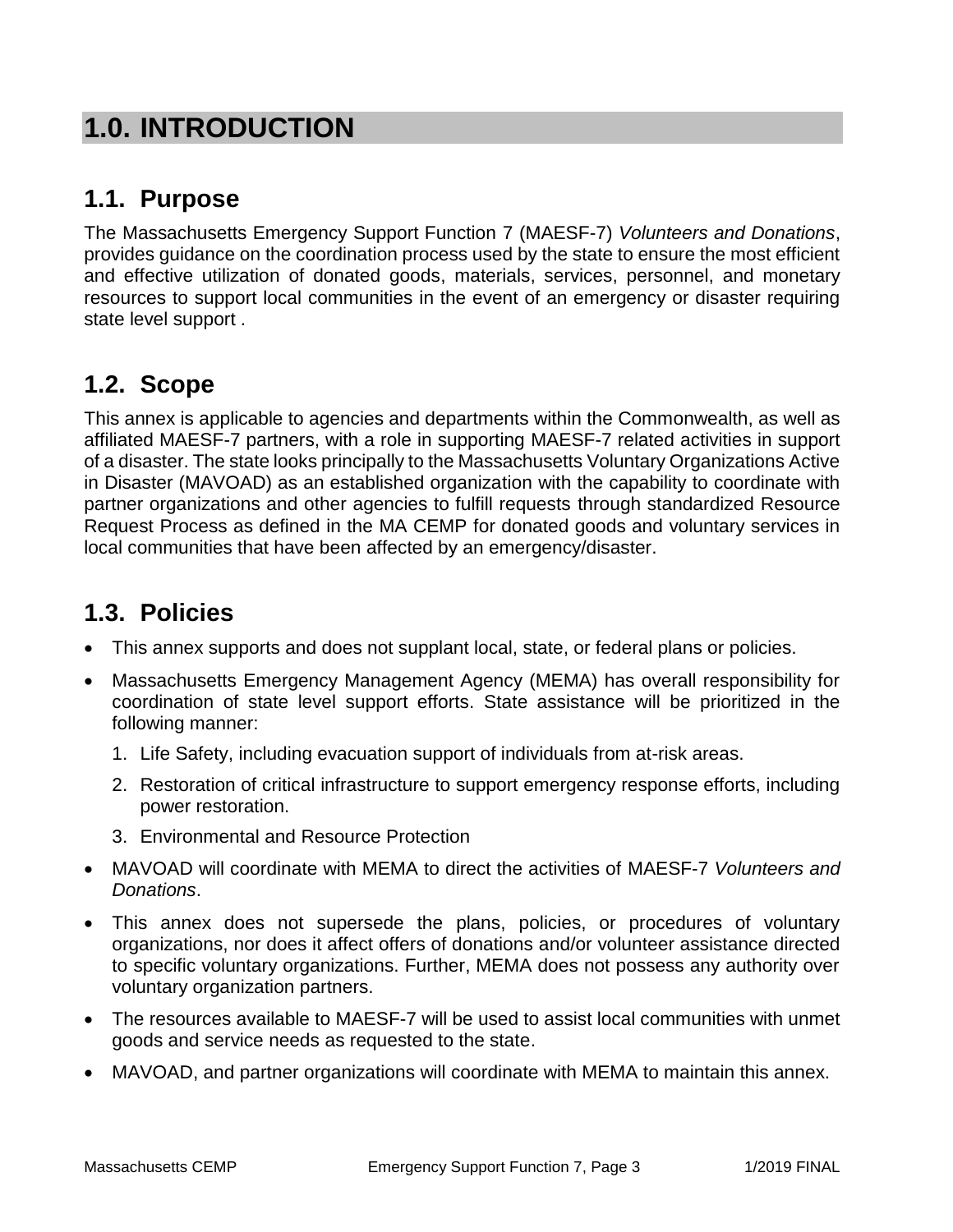# **2.0 SITUATION AND ASSUMPTIONS**

### **2.1. Situation**

Disasters/emergencies impacting Massachusetts may hamper local governments' ability to provide necessary goods and services to impacted communities. Coordination and distribution of available resources may be needed to support or augment local efforts.

MEMA will seek to partner with MAVOAD and will look to this organization to coordinate all responsible partner organizations in an effort to organize and deliver donated goods and voluntary services both solicited and unsolicited.

## **2.2. Planning Assumptions**

- Local governments have resources, emergency plans, and procedures already in place.
- When an emergency/disaster occurs, local governments will use their resources first, supplemented as needed by resources from local Community Organizations Active in Disasters (COAD), as well as resources available through Memorandums of Understanding (MOUs).
- Local governments will request state assistance only when its ability to support the local community exceeds, or is expected to exceed, their own capacity.
- State partner organizations with MAESF-7 responsibilities have developed internal plans and procedures.
- Individuals representing the organization(s) staffing the SEOC will have general knowledge of the resources and capabilities of their respective organization, other MAVOAD partner organizations, and have access to the appropriate authority for committing such resources.
- Depending on the magnitude of the incident, goods and services from other states or the federal government may not be readily available to Massachusetts after a disaster occurs.

# **3.0 CONCEPT OF OPERATIONS**

## **3.1. General**

This annex will be activated at the direction of MEMA when there is a potential for or an actual disaster situation requiring the need for voluntary donations of monetary funds, goods, and/or services in Massachusetts or there has been an influx of unsolicited donations. MEMA will notify the primary agency at the time of State Emergency Operations Center (SEOC) activation to provide overall coordination of MAESF-7. All other organizations with responsibilities under MAESF-7 will serve as support agencies. The primary agency will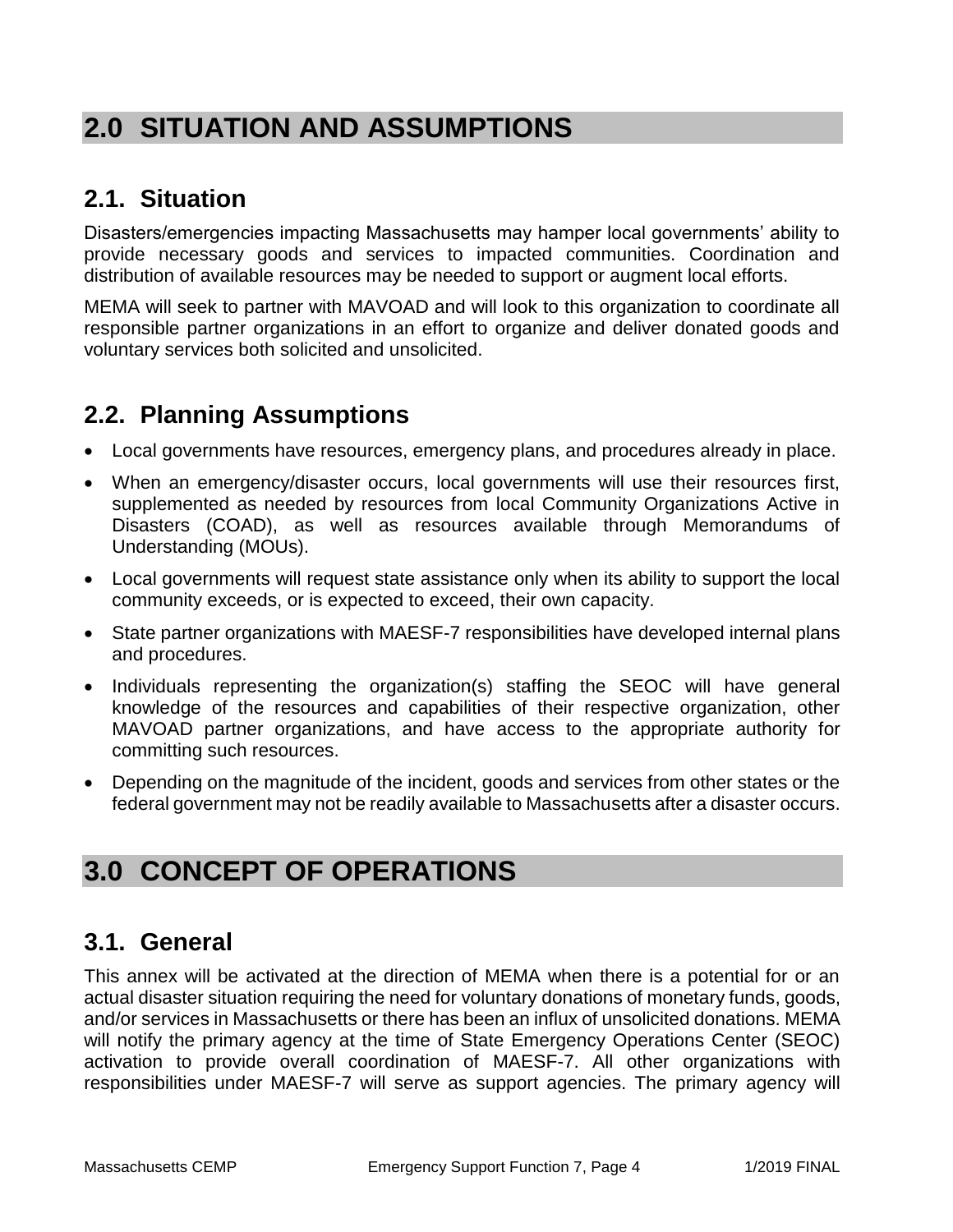provide direction to, and work in conjunction with, the support organizations to cohesively coordinate the activities of MAESF-7.

MAESF-7 reports to the SEOC Operations Section, with an indirect report to the Planning Section. Depending on the size, scope, and complexity of the incident, the SEOC organizational chart may be expanded, to ensure proper Span of Control is maintained. To accommodate this, the ESFs may be aligned in appropriate Branches, with similar MAESF's grouped together. In this scenario, MAESF-7 will be organized under the Health and Welfare Branch, together with MAESF's 6, 8, and 11.

## **3.2. Organization**

- All personnel and activities associated with MAESF-7 will operate under the Incident Command System.
- The Massachusetts Voluntary Organizations Active in Disasters (MAVOAD) has been designated the primary agency for MAESF-7.
- The primary agency shall provide a minimum of two persons to serve as representatives for their organization at the SEOC to support MAESF-7 activities. The designated organization representatives should have the capability and authority to reach back to their respective organization to request resources and obtain necessary information to support the response to the incident.

## **3.3. Notification**

- MEMA will notify the MAVOAD of a potential or actual event requiring support of MAVOAD.
- MEMA will notify the designated MAESF-7 primary agency to report to the SEOC.
- MEMA will coordinate with MAVOAD to notify partner organizations with roles and responsibilities under MAESF-7. The primary point of contact for each required partner organization will be instructed to notify their networks throughout the state to ensure all available resources are on standby.
- Other potential support organizations/agencies may be notified and asked to remain on standby.

## **3.4. Activities**

Responsible agencies for MAESF-7 should conduct the following actions:

### **a. Prevention Actions**

- Communicate and share information across organizations with volunteer services and donations responsibilities.
- Collaborate and coordinate on volunteer and donations related prevention initiatives.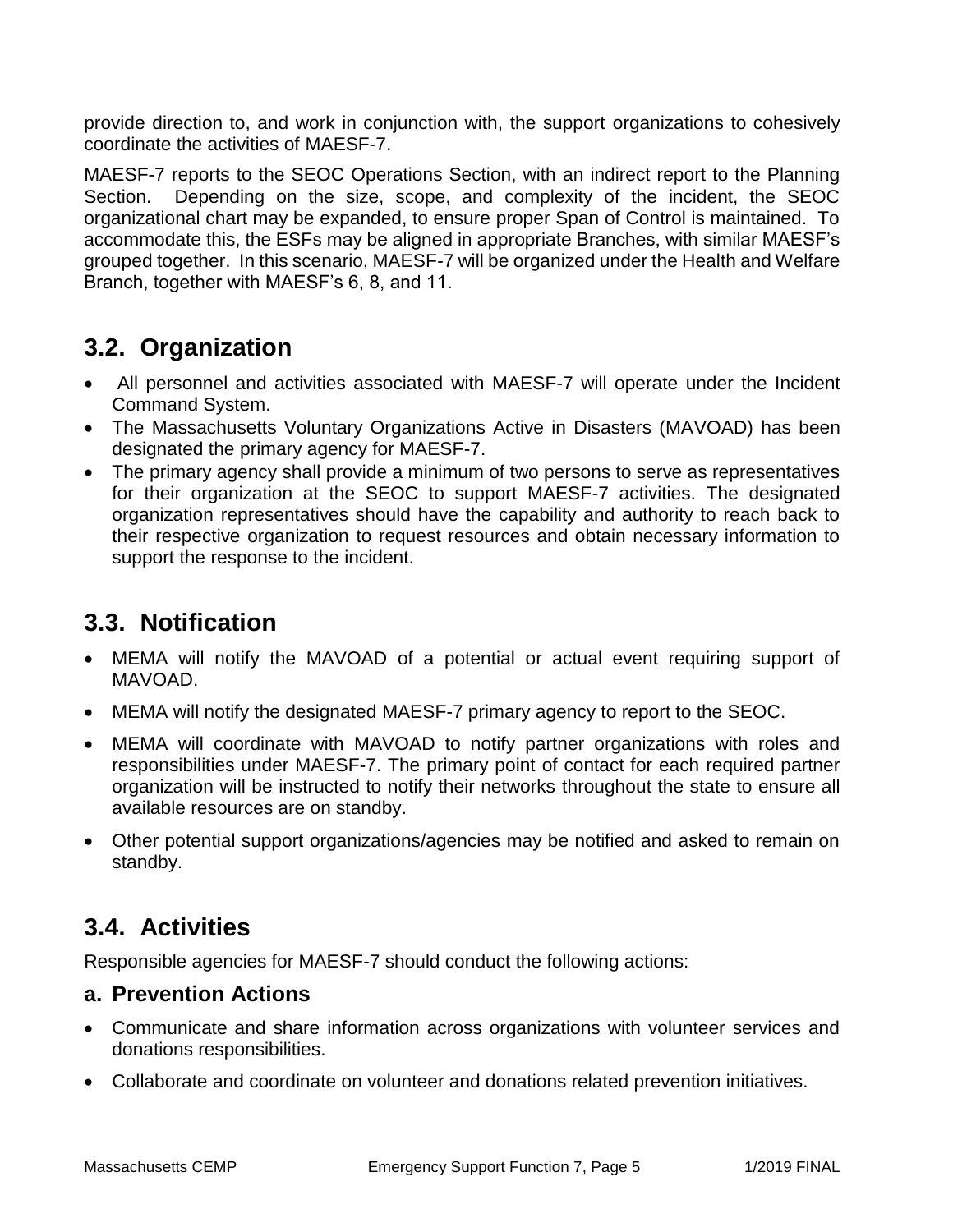- Identify opportunities to collaborate on volunteer services and donations.
- Identify potential emergency issues and collaborate to develop or recommend protocols, procedures, and policies.

### **b. Preparedness Actions**

- Convene regular meetings of MAESF-7 stakeholders to review and update this annex.
- Develop and maintain internal organization operational plans and procedures, resource directories, and emergency contact lists to support MAESF-7 activities.
- Ensure procedures are in place to access directory information and quickly notify personnel in support of this plan.
- Maintain current inventories of facilities, equipment, materials, and supplies.
- Complete appropriate training.
- Ensure all support organizations/agencies have pre-designated staff available to support MAESF-7and SEOC operations.
- Participate in exercises and training.

### **c. Response Actions**

#### **Pre-Impact**

Upon receiving notification to report to the SEOC in preparation of an incident, MAESF-7 organizations will complete the following actions commensurate with emergency priorities within the state and based on the availability of resources:

- As required, provide representative(s) to the SEOC to support MAESF-7 pre-incident planning activities.
- Maintain communications with the SEOC, obtain status reports, and keep the SEOC informed of progress of assigned tasks.
- Notify the appropriate points of contact at each respective organization to pre-position resources and response personnel as needed.
- Review existing plans and procedures.
- Ensure organization decision makers are kept informed of the situation.
- Test communications systems.
- Coordinate information to verify transportation activities, capabilities, and inventories and report this information on a regular basis to the SEOC Operations Section.
- Provide situational awareness information for reports and/or statements to the SEOC Planning Section as needed.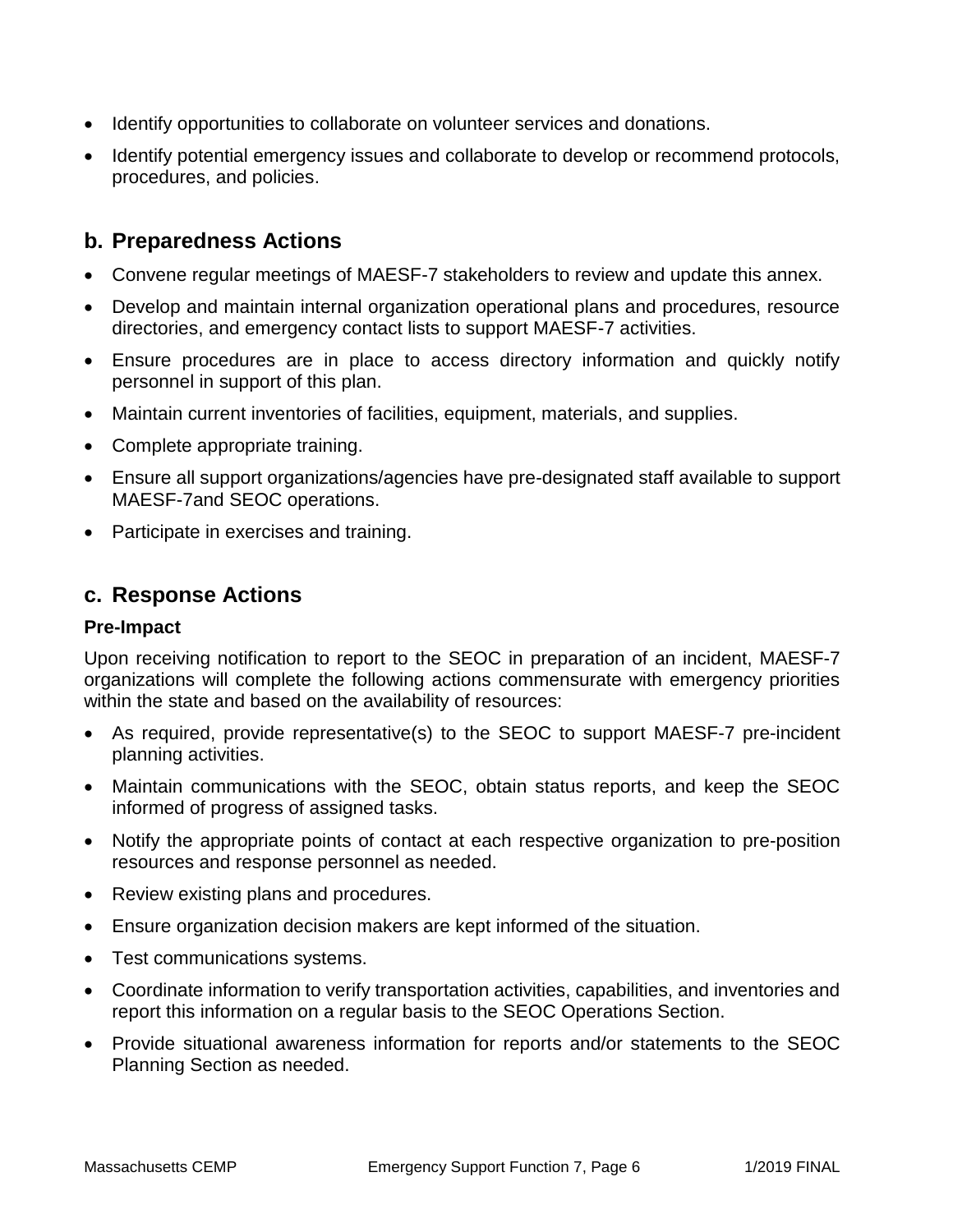- Coordinate with other functional areas in anticipation of projected needs and coordinate appropriate response efforts.
- Identify resources, and coordinate the mobilization and pre-positioning of those resources once it is apparent that volunteer services and/or donations will be required, or as requested by the SEOC Manager.

#### **Initial Response**

- If the organization has not already done so, provide representative(s) to the SEOC to support MAESF-7.
- Designate staff to support response.
- Verify available resources and provide a summary listing to the SEOC Operations Section.
- Establish communications with the designated liaison from each organization to coordinate response efforts.
- Use information provided by the SEOC Planning Section to plan effective response actions.
- If needed, coordinate with SEOC Operations Section to establish a Donations Management Team to facilitate coordination of donated goods, materials, services, personnel, and financial resources as well as to identify an operating facility suitable as a staging/distribution center. Assess unmet needs at the local level.
- The MEMA Public Information Officer in conjunction with MAVOAD informs and educates the public and media concerning the State donations management operations.
- If necessary, coordinate with Mass 2-1-1 to establish a State Donations Hotline telephone number. The hotline telephone number may need to be published immediately following notification of the event to inform the public about organizations in need of donations and volunteers.
- Coordinate the reception of volunteers and donations, both material and monetary.
- Immediately following notification by the MAESF-7 primary agency to commence response actions, each partner organization should complete the following actions:
	- $\circ$  Staff facilities in accordance with each organization's disaster plan.
	- o Provide for on-going needs relative to each organization's designated area of responsibility.
- If needed, coordinate with the following MAESFs for support; MAESF-1 *Transportation*, MAESF-6 *Mass Care, Emergency Housing, Human Services*, MAESF-5 *Business and Industry*, MAESF-14 *Recovery* and MAESF-15 *Public Information and External Affairs*.
- Implement predetermined cost accounting measures for tracking overall MAESF-7 personnel, equipment, materials, and other costs incurred during emergency response actions.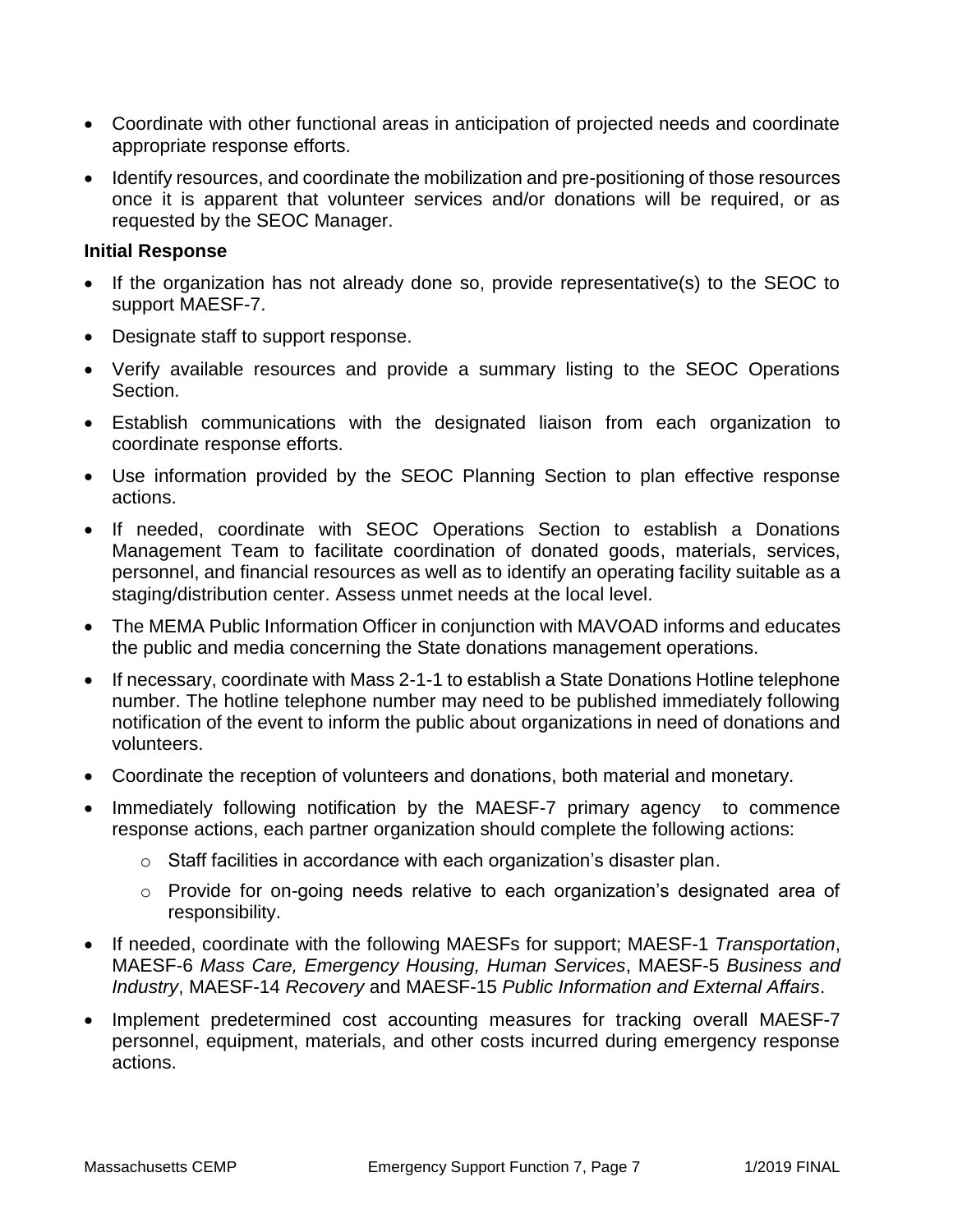As needed, coordinate with the Federal Emergency Management Agency's (FEMA) Region 1 Voluntary Agency Liaison (VAL).

#### **Continuing Response**

- Track committed resources and provide regular updates to the SEOC Operations Section on the status of all missions assigned to MAESF-7.
- Coordinate with other MAESFs represented at the SEOC to provide support and assistance as needed.
- Coordinate with the SEOC Operations Section on the status of donated goods, and services, and ways that MAESF-7 can support local relief efforts and ongoing needs.
- Request assistance from other agencies/organizations (not explicitly covered in this annex) that may have authorities, resources, capabilities, or expertise required to support MAESF-7 missions through the SEOC Resource Request Process.
- Participate in development of operational plans for the next operational period.
- Ensure MAESF-7 desk at the SEOC is staffed on a continuous basis as determined by the SEOC Planning Section Chief and SEOC Operations Section Chief.
- Ensure staff briefings are conducted during shift changes and at designated times throughout the event.
- Coordinate the transportation of personnel, goods, and services in response to requests for assistance.
- Reassess priorities and strategies to meet the most critical needs.
- Prepare and process reports with attention given to matters that will be of interest in afteraction reports
- Develop a demobilization plan and timeline.
- Draft recommendations for after-action reports and other reports as needed.

### **d. Recovery Actions**

- Coordinate with MAESF-14 *Recovery* for recovery actions.
- Develop strategies for supporting recovery operations.
- Determine when to begin demobilization and coordinate with MAESF-15 *Public Information and External Affairs* to notify the public.
- Coordinate the consolidation of personnel and supplies as the need diminishes.
- Coordinate with support agencies to ensure financial tracking of all deployed assets and adequate cost accounting measures are being used. Generate summary reports and share with the SEOC.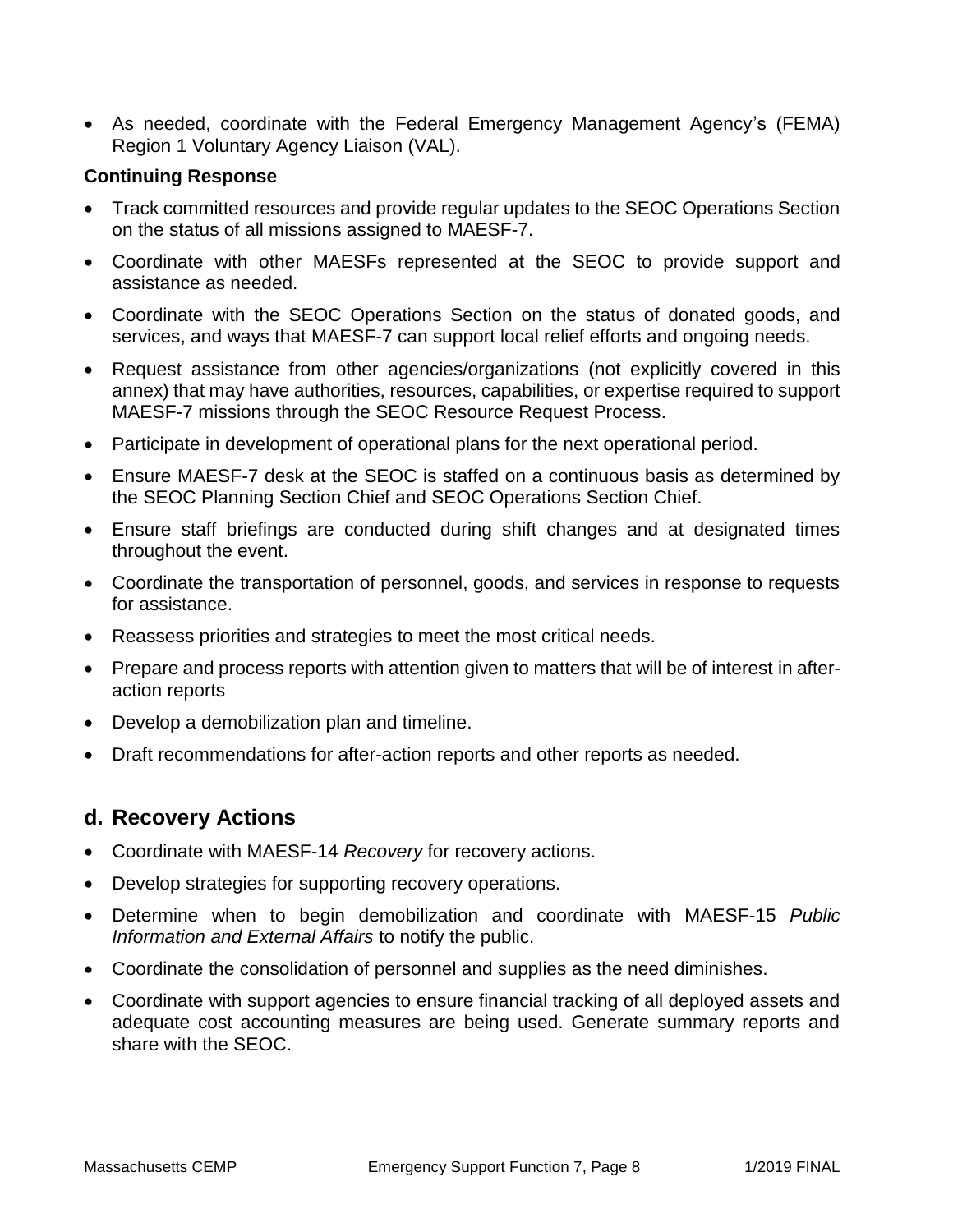- o This tracking may include volunteer hours, meals served, items distributed, houses "mucked," etc., and may not relay to direct financial costs, as many MAESF-7 agencies are volunteer agencies.
- Coordinate with MAESF-7 stakeholders for any remaining donation management issues as appropriate.

### **e. Mitigation Actions**

- Conduct assessments of MAESF-7 capabilities to identify potential shortfalls.
- Develop plans to mitigate identified shortfalls of resources.

# **4.0. RESPONSIBILITIES**

### **4.1. MAESF-7 Primary Agency Responsibilities**

- Regularly meet and coordinate with MAESF-7 supporting agencies, to:
	- o Maintain a list of critical contacts, noting any changes to MEMA
	- o Maintain a list of ESF-specific resources which could be deployed during an emergency
	- o Maintain the ESF-7 Toolkit
	- o Report any unmet needs to MEMA
- Staff the MAESF-7 work station at the SEOC.
- Liaison with MAVOAD member organizations, and the FEMA VAL as needed.
- Identify which MAVOAD partner organizations may be needed to support mission requests.
- Ensure support organizations are activated or placed on standby, as needed.
- Ensure partner organizations assigned to MAESF-7 are responding to assigned requests for assistance.
- Identify, prioritize, and coordinate resource needs related to volunteers and donations management, and provide information to the SEOC Operations Section.
- Provide overall coordination and provision of situational awareness MAESF-7 activities, and provide this information to the SEOC Planning Section.
- Document, track and update requests for assistance.
- Coordinate recovery actions with MAESF-14 *Recovery*.
- Ensure cost accounting measures are being used by all MAESF-7 organizations and provide summary reports to the Finance Section Chief as needed.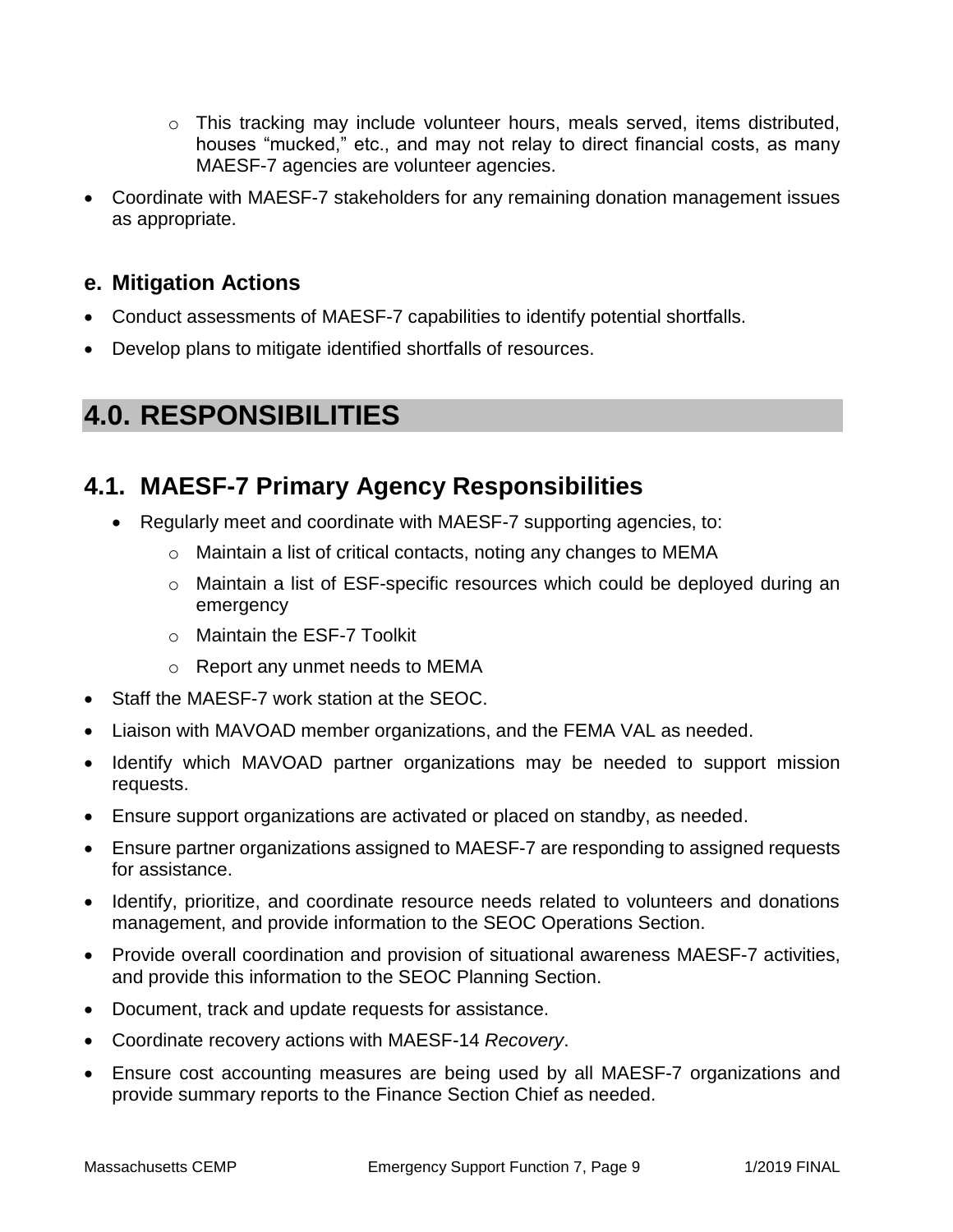- As needed, coordinate with other agencies, and organizations that may be able to supplement local and state response resources.
- Coordinate demobilization of MAESF-7 when directed by the SEOC Manager.
- As requested, assist in the impact assessment process.
- While Primary Agencies are designated in advance, this may be subject to change during an SEOC Activation, dependent on the specific circumstances and needs of the incident, and therefore the agency most appropriate to take the primary assignment.

### **a. Massachusetts Voluntary Organizations Active in Disaster**

- Compile MAVOAD member organization points of contact to provide to the SEOC Manager for reference.
- Coordinate with other MAESFs to determine available resources and needs.
- Coordinate with MAVOD member organizations to keep apprised of their operation.
- Maintain contact with local volunteer groups to develop a common operating picture and situational awareness regarding available resources.
- Provide a liaison to the SEOC as requested by MEMA.

## **4.2. MAESF-7 Supporting Agency Responsibilities**

### **a. Partner Organizations**

At the time of SEOC activation, any MAVOAD partner organization may be contacted by MAVOAD or MEMA to support MAESF-7 activities. If support is requested, MAVOAD partner organizations should fulfill their roles and responsibilities, to the best of their ability, under the direction and guidance of the MAESF-7 primary agency. The roles and responsibilities of partner organizations are as follows:

- Provide for ongoing needs relative to each organizations designated area of responsibility.
- Staff facilities in accordance with each organization's disaster plan.
- Identify, and assign personnel to prepare and execute missions in support of MAESF-7 activities.
- Keep SEOC MAESF-7 primary agency apprised of organization's activities.
	- Collectively, MAVOAD partner organizations are capable of providing the following supports and services to local communities during a disaster/emergency (specific capabilities of each volunteer organization can be found in the Massachusetts VOAD Resource Guide):Volunteer coordination
	- Disaster needs assessments
	- Donations and collection management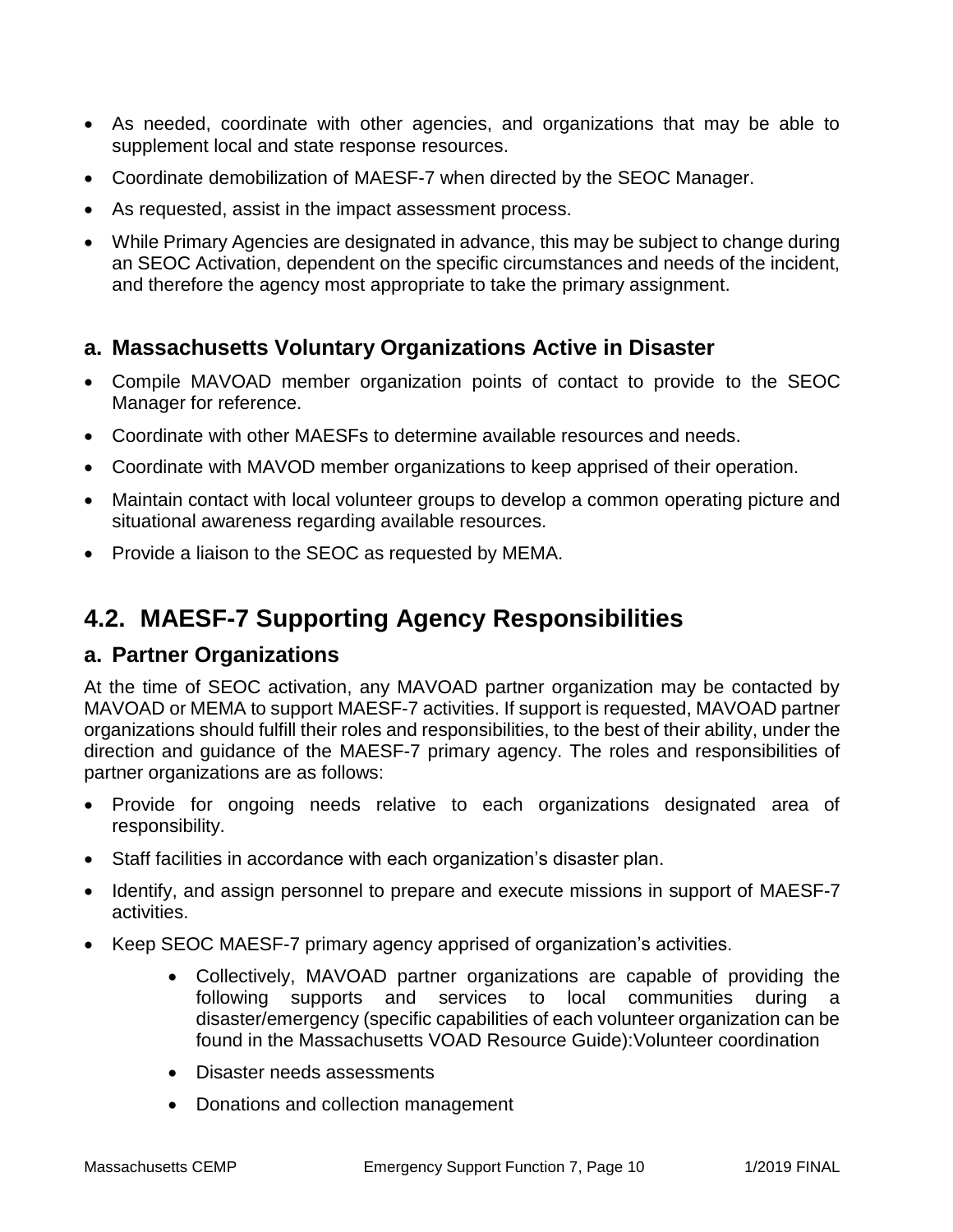- Debris removal and clean- up
- Home repair/reconstruction
- Financial counseling
- Case management
- Health services
- Bulk feeding
- Evacuation assistance and sheltering
- Spiritual and emotional care
- Welfare information and inquires
- Communications support
- Distribution of donations, equipment, supplies and materials
- Animal support and care

### **4.3. Other Agencies**

Other agencies not explicitly named in this annex may have authorities, resources, capabilities, or expertise required to support MAESF-7 activities. These agencies may be requested to support MAESF-7 activities as needed.

# **5.0. ADMINISTRATION AND LOGISTICS**

### **5.1. Staffing**

As required by Executive Order 144, all MAESF-7 stakeholders must designate at least two personnel to act as SEOC liaisons. These liaisons should be knowledgeable about the resources and capabilities of their respective agencies and have access to the appropriate authorities for committing said resources and capabilities.

### **5.2. Mutual Aid**

The process for requesting mutual aid from entities either within or outside of Massachusetts is described in the "Mutual Aid" section of the State CEMP Basic Plan.

### **5.3. Annex Review and Maintenance**

This annex will be updated every two years at a minimum, in accordance with the Emergency Management Program Administrative Policy, and will ensure that appropriate stakeholder